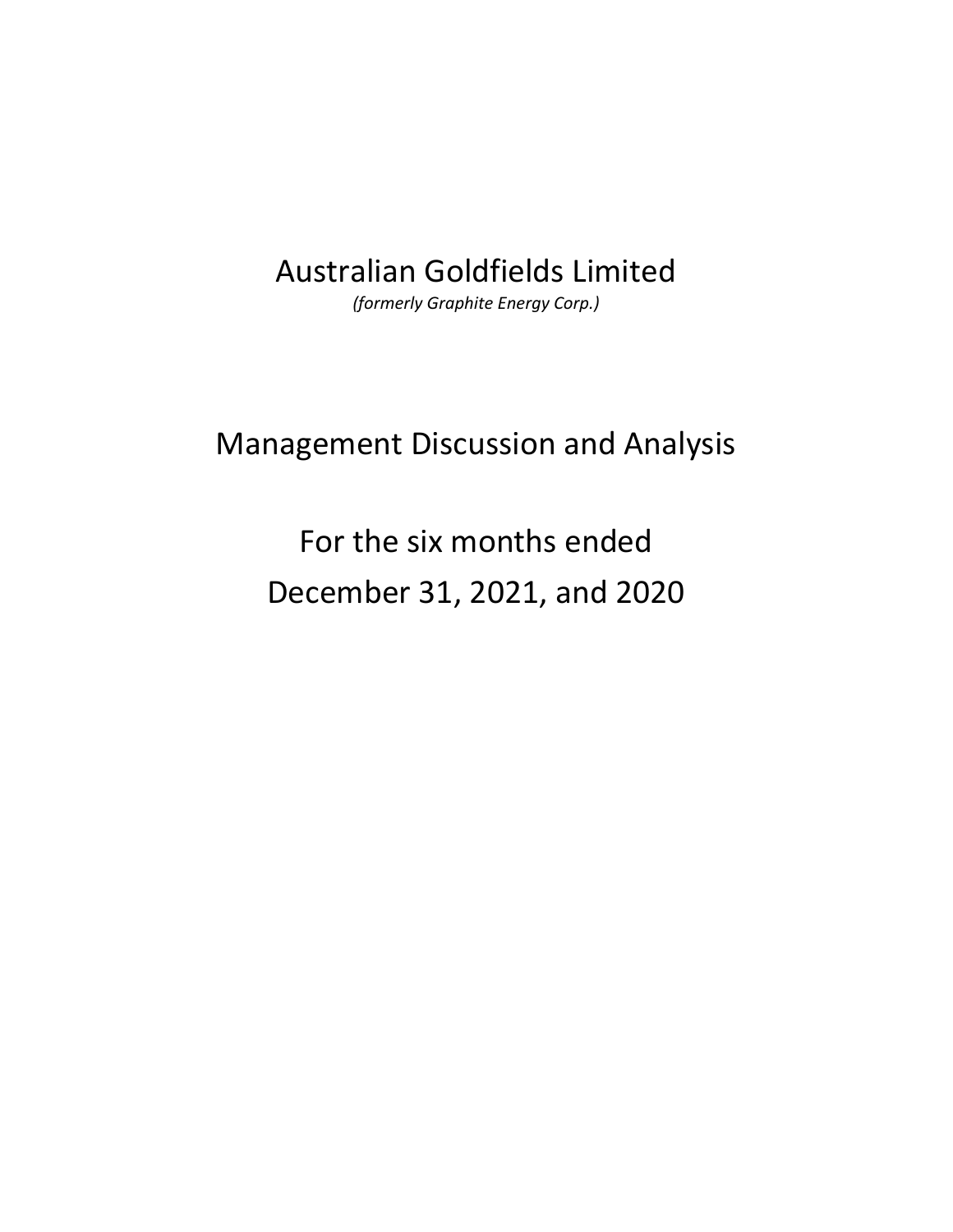## **INTRODUCTORY COMMENT**

Australian Goldfields Limited (formerly Graphite Energy Corp.) (the "Company") was incorporated on October 14, 2016 under the laws of the Province of British Columbia, Canada, and its principal activity is the acquisition and exploration of mineral properties.

The head office, principal address and registered records office of the Company is located at Suite  $400 - 1681$ Chestnut Street, Vancouver, BC, V6J 4M6.

This Management Discussion and Analysis ("MD&A") is dated February 28, 2022 and discloses specified information up to that date. This MD&A should be read in conjunction with the Company's financial statements for the period ended December 31, 2021 and the audited financial statements for the year ended June 30, 2021, which are prepared in accordance with International Financial Reporting Standards as issued by the IASB.

The accounting policies applied in preparation of these condensed consolidated interim financial statements are consistent with those applied and disclosed in the Company's audited financial statements for the year ended June 30, 2021. During the year ended June 30, 2021, the Company made a change in its accounting policy for exploration and evaluation assets as further described in Note 2 to the financial statements, Change in accounting policy. A number of other new standards are also effective from July 1, 2021 but they also did not have a material impact on the Corporation's financial statements (Note 2 to the Financial Statements).

Throughout this report we refer from time to time to "Australian Goldfields", "the Company", "we", "us", "our" or "its". All these terms are used in respect of Australian Goldfields Limited which is the reporting issuer in this document. *We recommend that readers consult the "Cautionary Statement" on the last page of this report.* 

## **CORPORATE HIGHLIGHTS**

During the year ended June 30, 2021, the Company achieved the reactivation of its listing on the Canadian Securities Exchange ("the Exchange"). Concurrent with the reactivation, the Company closed on the acquisition of a property package in Western Australia as further described in Notes 5 and 6 to the financial statements.

# *Pilbara Gold Group Pty Ltd. ("Pilbara")*

The acquisition was entered into on June 17, 2020 by way of an agreement with third party arms' length vendors (the "Vendors"), to acquire (the "acquisition") a 100% ownership in Pilbara that controls certain tenements for gold mineralization in Western Australia, whereby, the Company acquired all base and precious metal mineral rights except for diamonds and iron ore which remain with the Vendors.

Share issuances to the Pilbara Shareholders, on a pro rata basis, pursuant to the acquisition agreement are as follows:

- (a) 7,500,000 common shares to acquire 100% ownership of Pilbara. These shares are subject to an escrow provision over a 12‐month period; (issued)
- (b) On the completion of a drill program of 4,000 meters, an additional 2,500,000 common shares;
- (c) On the announcement of not less than 500,000 ounces of gold within the property package, as defined in a resource calculated compliant to NI 43‐101 standards a further 2,500,000 common shares;
- (d) On the announcement of at least 1,000,000 ounces of gold within the property package, as defined in a resource calculated compliant to NI 43‐101 standards a further 2,500,000 common shares.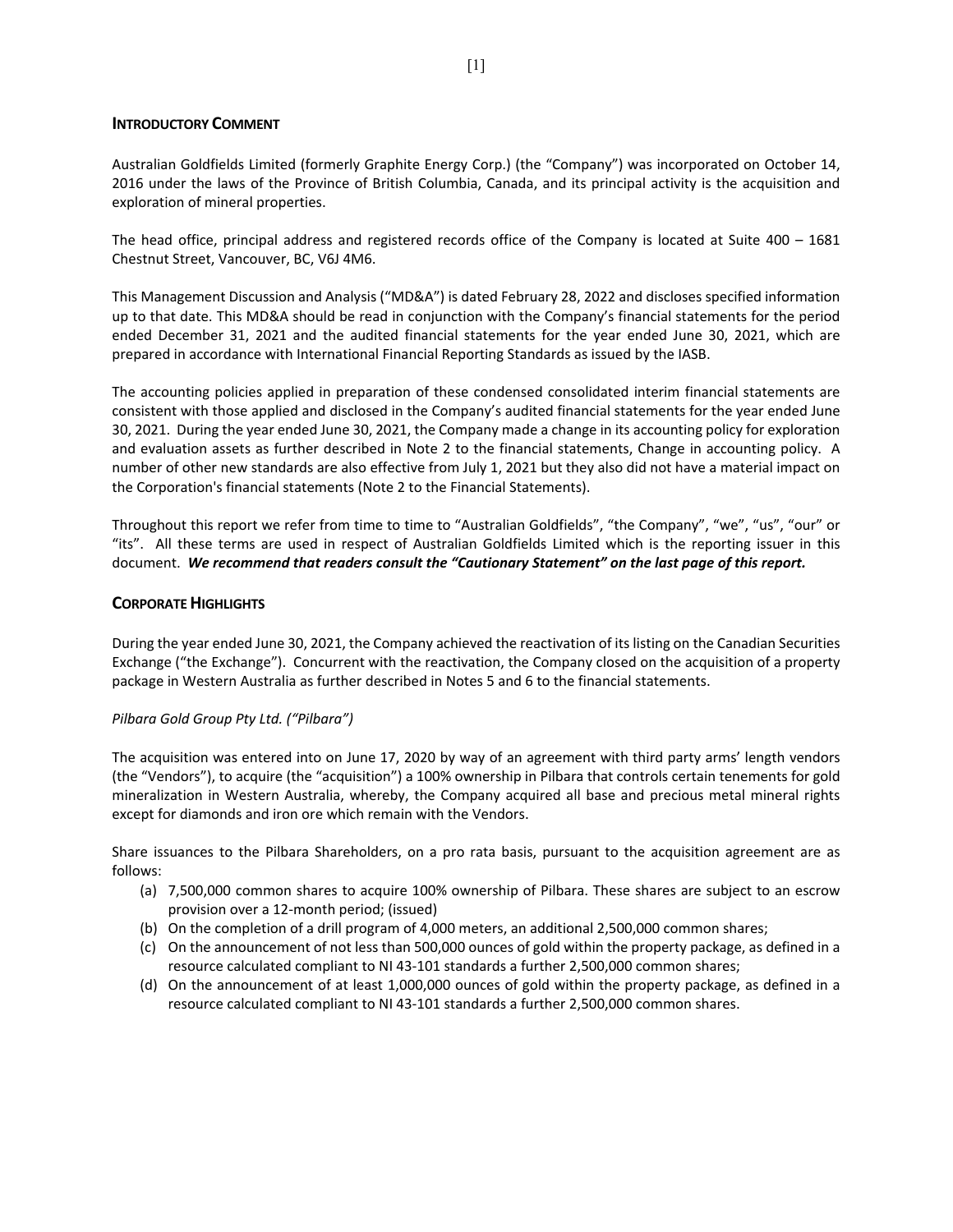In connection to the acquisition agreement, the Company paid a finder's fee of 750,000 common shares on the completion of the transaction to a non-related third party. Certain shares are contingent on the achievement of certain milestones ((b), (c), (d)). As at the acquisition date, management determined these performances to be remote and as a result, these share payments were not included in the purchase price.

The Company accounted for the purchase of Pilbara as an asset acquisition as it did not meet the definition of a business under IFRS 3, "Business Combinations". The following table summarizes the allocation of the purchase price to the fair value of the assets acquired and liabilities assumed at the date of acquisition.

| <b>Consideration paid:</b>                          |           |
|-----------------------------------------------------|-----------|
| Fair value of 7,500,000 consideration shares issued | 1,850,000 |
| Fair value of 750,000 finder's shares issued        | 247,500   |
| <b>Transaction fees</b>                             | 24,835    |
|                                                     | 2,122,335 |
|                                                     |           |
| Net asset acquired                                  |           |
| Cash                                                | 702       |
| Exploration and evaluation assets                   | 2,122,915 |
| Accounts payable                                    | (1,282)   |
|                                                     | 2,122,335 |

#### *Other Corporate Highlights*

Subsequent to the period ended December 31, 2021, on February 10, 2022, the Company announced a private placement of up to 43,000,000 units at a price of \$0.10 per unit, for gross proceeds of up to \$4,300,000.

Each unit will be comprised of one common share and one transferable common share purchase with each warrant entitling the holder to purchase one additional Share of the Company at a price of \$0.18 per Share for a period of 3 years from the date of issuance.

Finder's fees may be payable to qualified parties in accordance with applicable securities laws.

The Company intends to use the proceeds from the Private Placement to for further development of the Company's properties and general working capital.

During the year ended June 30, 2021 the Company completed the following financings as further described in the Note 6 to the financial statements:

• a non-brokered private placement financing of 13,000,000 units at a price of \$0.20 per unit for gross proceeds of \$2,600,000. Each Unit is comprised of one common share and one transferable common share purchase warrant. Each Warrant allows the holder to purchase one additional common share of the Company at a price of \$0.35 per share for a period of three years from the date of closing of the Private Placement. The Warrants are subject to an acceleration provision, whereby if the Company's shares close at or above \$0.40 per share for more than 10 consecutive trading days, the holder will have 30 days from that date to exercise the warrant or it will expire. In connection to this private placement, the Company paid finder's fees totaling \$82,000 and issued 930,000 finder's warrants (valued at \$464,506). In addition, the Company incurred other issuance expenses of \$18,049. The Finder's warrants are non-transferable and exercisable on the same terms as the warrants issued in the private placement.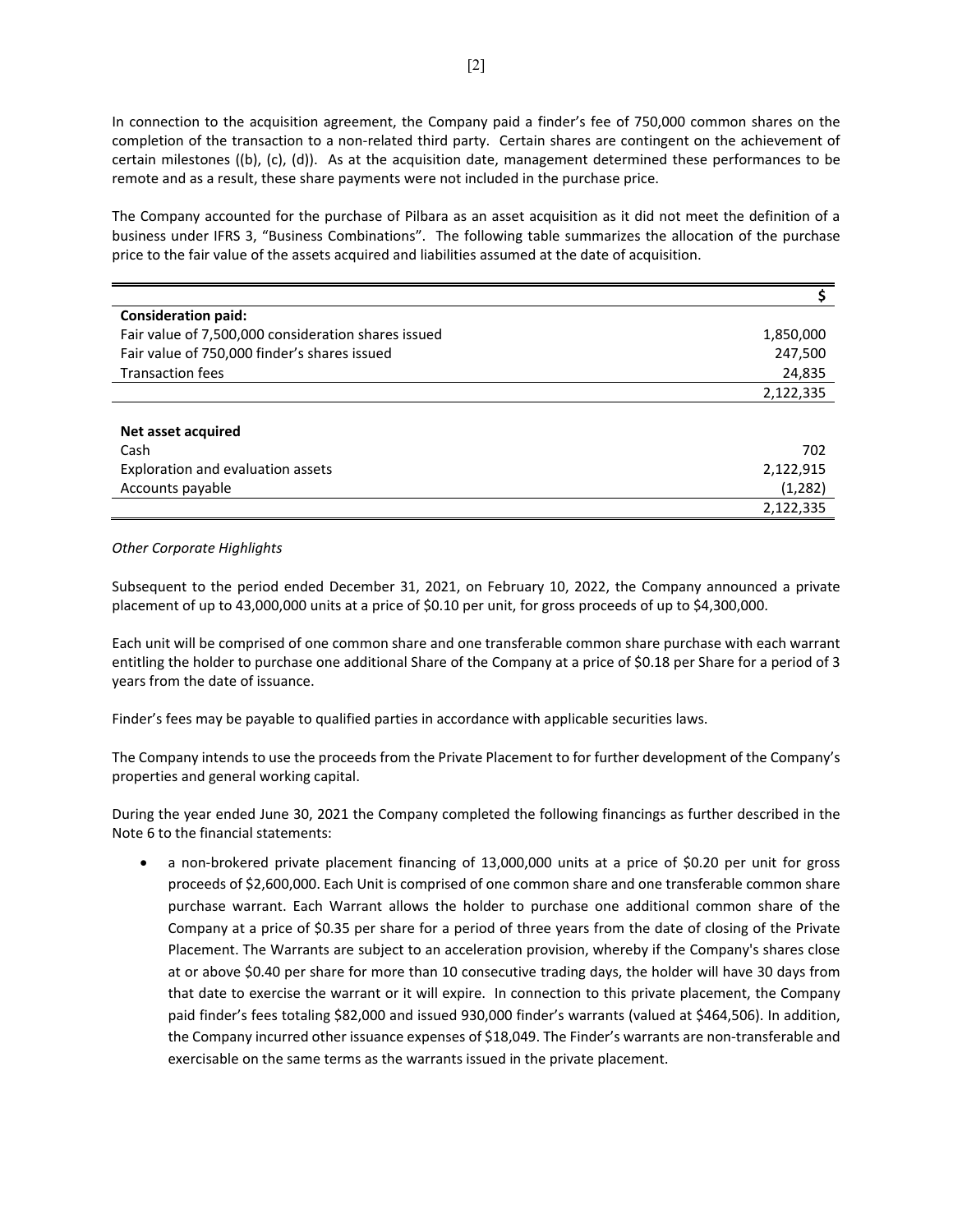■ a non-brokered private placement issuing 597,014 units (the "Units"), at a price of \$0.5025 per Unit for gross proceeds of \$300,000. Each Unit is comprised of one common share and one transferable common share purchase warrant. Each warrant allows the holder to purchase one common share of the Company at a price of \$0.75 per share for a period of three years from the date of closing of the private placement.

## **Pilbara gold district, Beatons River project area – Western Australia**

The Pilbara is a large, thinly populated area in the north of Western Australia that has a population of about 65,000 (Australian Bureau of Statistics) and includes some of Earth's oldest rock formations. It's well known for its oil, natural gas and iron ore deposits which contribute significantly to Australia's economy.

The region covers an area of 507,896km2 (193,826mi2) (including offshore islands), roughly the combined land area of the US States of California and Indiana.

Major gold companies active in the Pilbara include Novo Resources Corp, International Prospect Ventures, Artemis Resources, Pacton Gold, De Grey Mining Limited, Millennium Minerals Limited, Calidus Resources Limited and Kairos Minerals.

The most significant, recent gold discoveries in the Pilbara are of the conglomerate hosted gold deposit style which has been compared in part to the Witwatersrand Conglomerate Gold Deposit of South Africa. The Pilbara Gold tenements are strategically located in the area of known mineral discoveries.

In connection to an acquisition agreement with Pilbara, the Company acquired 100% of Pilbara's tenement holdings upon closing.

Pilbara holds five distinct project tenements in the following areas:

- Beatons River comprised of 355 square kilometers adjoins the Beatons Creek Project currently being developed for gold production by Novo Resources Corp. The gold target is conglomerate hosted.
- Cuprite West and East is located 50 kilometers west of Marble Bar, and is comprised of 109 square kilometers. The mineral target is massive sulphide gold mineralization.
- Tyche and Fortuna Projects which are two non-contiguous tenements that cover two stratigraphic units of the Fortescue Group which comprise the Hardey and Kylena Formations. The gold target is conglomerate gold hosted in the Hardey Formation.
- Nortia Project hosts the Dalton Suite in the center of the tenement, which holds the potential for ultramaphic shear hosted gold mineralization.

During the year ended June 30, 2021, in connection with the acquisition, the Company filed a technical report titled NI 43‐101 Technical Report Pilbara Gold Projects, Western Australia, for further information on the report, please refer to the Company's website at https://www.australiangoldfields.com, or https://www.sedar.com.

On closing of the acquisition, the Company retained geological staff based in Perth, Australia, to conduct a more detailed site visit. The five‐day site visit was completed during the first week of December. The evaluation confirmed the outcrop of the Beaton's Creek Conglomerate within the Beaton's River Project area. A significant area of outcrop was mapped and photographed. Due to the cemented nature of the outcropping zone, it was decided that mechanical sampling was warranted.

To further understand the local geology and topography, the Company engaged Perry Remote Sensing LLC of Denver, Colorado, to complete a LANDSAT and ASTER program on the Beaton's Creek Project. The program was designed to provide and update existing mapping of Proterozoic age pebble conglomerate, believed to be the gold host at the neighboring Beaton's Creek Project owned by Novo Resources. Results confirmed that the conglomerate occupies a central part of a regional syncline with highly altered flanks. The central portion is deemed prospective for nugget gold and the western extent is prospective for epithermal precious metals. A total of 45 locations were identified for ground follow up. The Company is now planning the follow up ground program, and has applied for permits for the use of heavy mechanical equipment.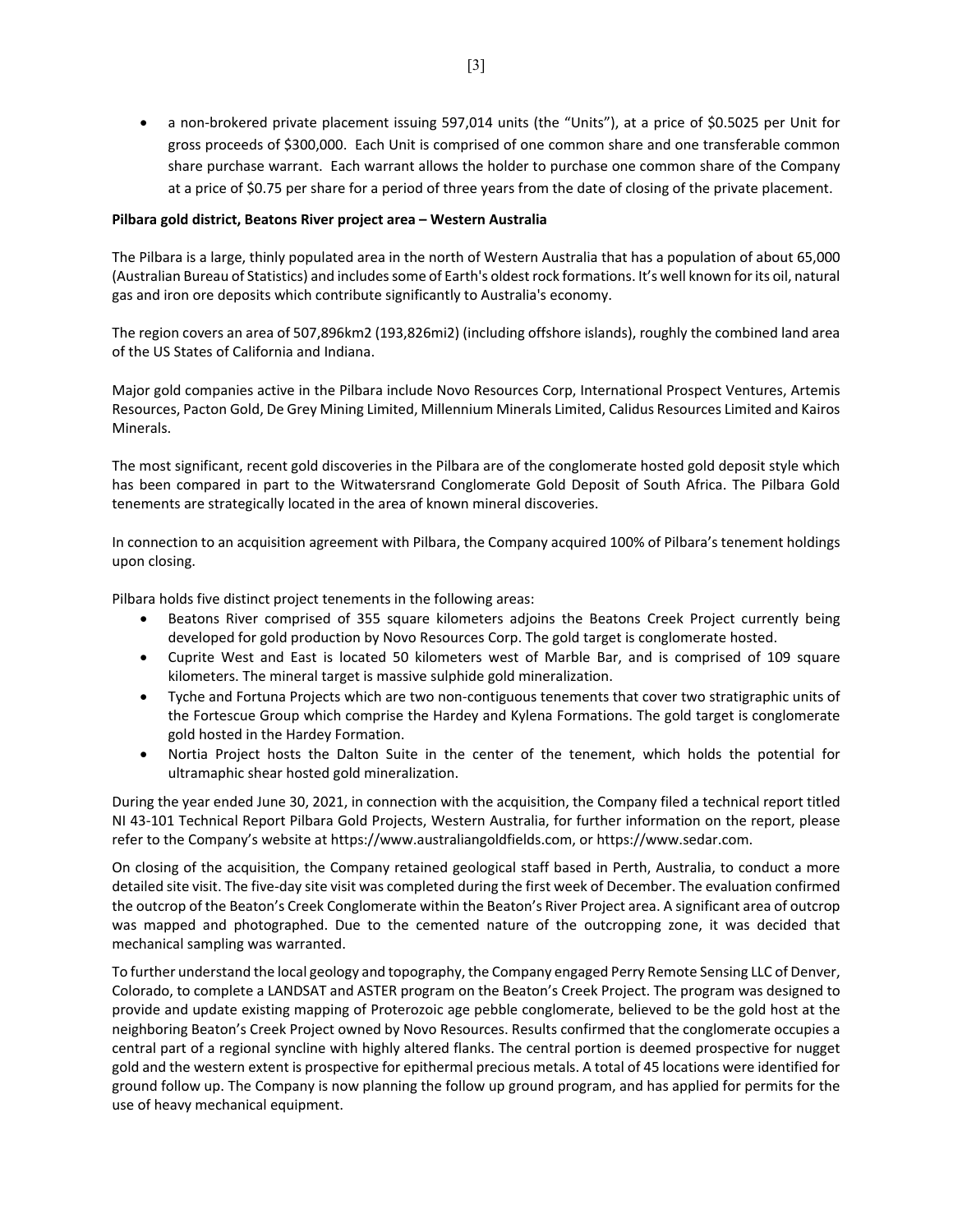In January 2017, Mineral Resources ( ASX:MIN ) began producing lithium from the Wodgina Mine, located in the Pilbara region. Since this time, other companies have been evaluating the Pilbara for potential lithium. Pilbara Minerals ( ASX:PLS ) has identified a lithium resource near Marble Bar. In December 2021, Chilean lithium producer SQM announced a AU \$ 12 million joint venture with Kalamazoo Resources (ASX:KZR ) on their Dom's Hill Project. The Company holds the Cuprite East ( 6,936 hectares ) and Cuprite West ( 2,980 hectares ) claim blocks which are on either side of the Dom's Hill Project.

Subsequent to the period ended December 31, 2021, in February 2022, the Company initiated a reconnaissance sample program collecting 1,246 soil samples from the project areas. Samples are now with ALS Laboratories, Brisbane for assay. The intent of the program is to determine areas of anomalous lithium or indicator minerals. The exploration target is deemed to be lithium mineralized pegmatite dykes. Further evaluation is planned.

# **LIQUIDITY AND CAPITAL RESOURCES**

At December 31, 2021, the Company had current assets of \$1,338,804 (June 30, 2021 ‐ \$1,875,593) and current liabilities of \$188,215 (June 30, 2021 ‐ \$212,160). Working capital at December 31, 2021 of 1,150,589 compared to June 30, 2021 of \$1,663,433.

Shareholders equity at December 31, 2021 was \$3,273,504 compared to June 30, 2021 of \$3,786,348.

Subsequent to the period ended December 31, 2021, on February 10, 2022, the Company announced a private placement of up to 43,000,000 units at a price of \$0.10 per unit, for gross proceeds of up to \$4,300,000.

Each unit will be comprised of one common share and one transferable common share purchase with each warrant entitling the holder to purchase one additional Share of the Company at a price of \$0.18 per Share for a period of 3 years from the date of issuance.

Finder's fees may be payable to qualified parties in accordance with applicable securities laws.

The Company intends to use the proceeds from the Private Placement to for further development of the Company's properties and general working capital.

During the year ended June 30, 2021, pursuant to the acquisition agreement, as further described in Notes 5, and 6 to the financial statements, the Company issued 8,250,000 Shares on closing of the acquisition of Pilbara. The Company recorded the shares at fair value on the issuance date of \$2,097,500. The shares issued to the former shareholders of Pilbara, are subject to a 12‐month escrow provision and the shares issued for finders' fess are subject to a four‐month hold period and.

During the year ended June 30, 2021, the Company completed a non-brokered private placement financing of 13,000,000 units at a price of \$0.20 per unit for gross proceeds of \$2,600,000. Each Unit is comprised of one common share and one transferable common share purchase warrant. Each Warrant allows the holder to purchase one additional common share of the Company at a price of \$0.35 per share for a period of three years from the date of closing of the Private Placement. The Warrants are subject to an acceleration provision, whereby if the Company's shares close at or above \$0.40 per share for more than 10 consecutive trading days, the holder will have 30 days from that date to exercise the warrant or it will expire.

In connection to this private placement, the Company paid finder's fees totaling \$82,000 and issued 930,000 finder's warrants (valued at \$464,506). In addition, the Company incurred other issuance expenses of \$18,049. The Finder's warrants are non-transferable and exercisable on the same terms as the warrants issued in the private placement.

During the period ended December 31, 2020, the Company completed a non‐brokered private placement issuing 597,014 units (the "Units"), at a price of \$0.5025 per Unit for gross proceeds of \$300,000. Each Unit is comprised of one common share and one transferable common share purchase warrant. Each warrant allows the holder to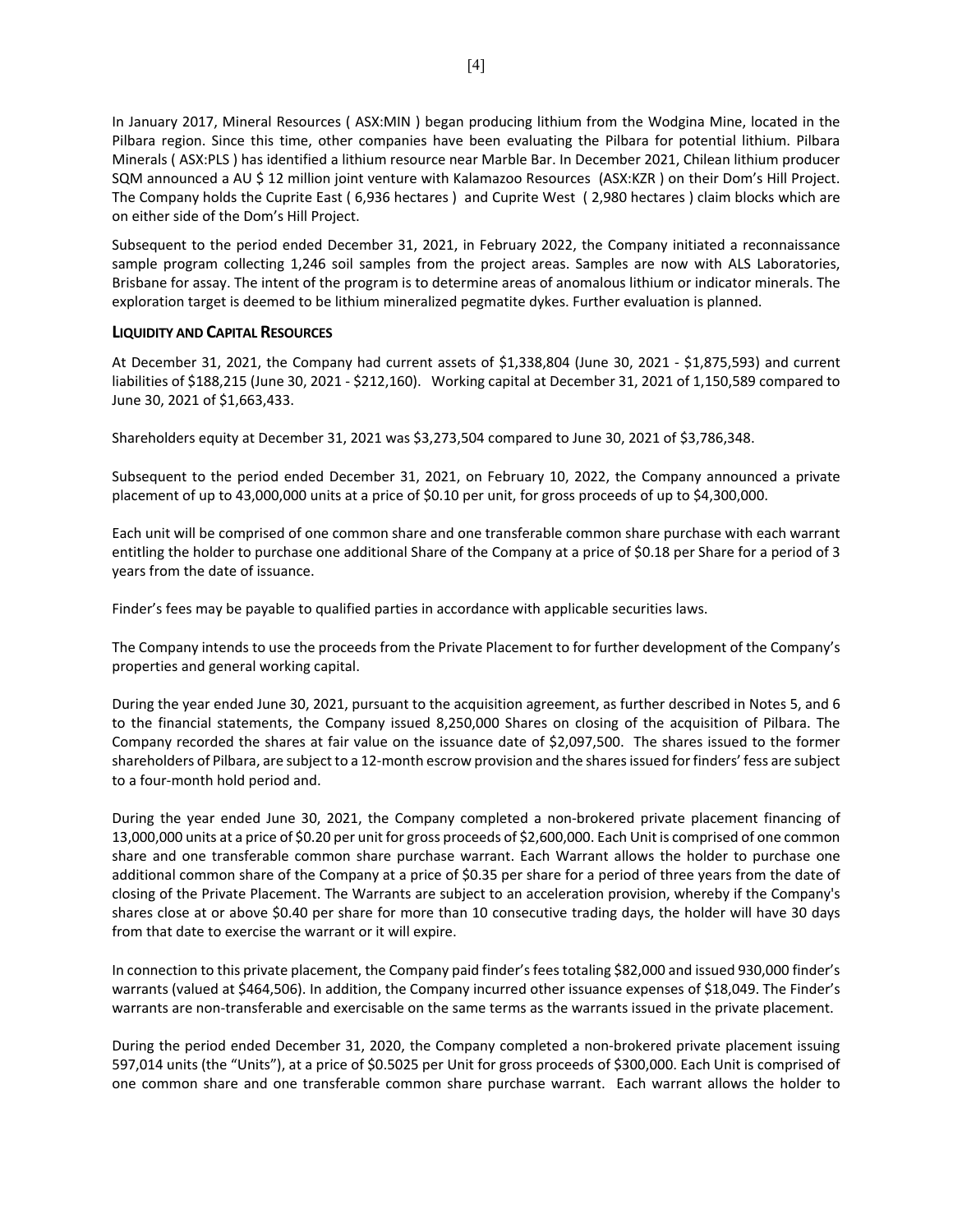purchase one common share of the Company at a price of \$0.75 per share for a period of three years from the date of closing of the private placement.

On August 21, 2020, the Company granted incentive stock options to purchase a total of 2,100,000 common share at an exercise price of \$0.66 per share for a period of five years to certain directors, consultants and advisory board members in accordance with the provisions of its stock option plan. The fair value of the options granted is \$1,163,137, based on the Black‐Scholes Option Pricing Model, using a risk‐free interest rate of 0.36%, expected life of 5 years, volatility of 125%, and 0% dividend and forfeiture rates.

In April 2021, the Company cancelled 2,100,000 stock options and issued 3,050,000 replacement options at an exercise price of \$0.20 per share for a period of five years. The Company recorded additional share-based compensation of \$205,993, based on the Black-Scholes Option Pricing Model, using a risk-free interest rate of 0.90%, expected life of 5 years, volatility of 125%, and 0% dividend and forfeiture rates.

As at the year ended June 30, 2021 there were 30,663,065 (2020 – 8,816,051) issued and fully paid common shares.

The Company will need to continue raising additional capital to the investigation of potential new projects of merit and for general working capital purposes. As a public company, the evaluation by the investment community and individual investors will determine the outcome of any financing in the public market.

# **RESULTS OF OPERATIONS**

For the period ended December 31, 2021, the Company recorded a net loss of \$512,844 (June 30, 2021 ‐ \$2,510,791) and had a cumulative deficit of \$5,205,492 (June 30, 2021 ‐ \$4,692,648).

# **SELECTED ANNUAL INFORMATION**

The following table provides a brief summary of the Company's financial operations for the prior three fiscal years. For more detailed information, refer to the financial statements for the year then ended.

|                                   | <b>June 30,</b> | <b>June 30,</b> | <b>June 30,</b> |
|-----------------------------------|-----------------|-----------------|-----------------|
|                                   | 2021            | 2020            | 2019            |
|                                   | -\$-            | -\$-            | -\$-            |
| Total assets                      | 3,998,508       | 163,122         | 15,129          |
| Non-current assets                | 2,122,915       | -               |                 |
| Working capital (deficit)         | 1,663,433       | 30,558          | (303,466)       |
| Long-term liabilities             |                 |                 |                 |
| Shareholders' equity (deficiency) | 3,786,348       | 30,558          | (303, 466)      |
| Net loss                          | (2,510,791)     | (261,002)       | (911, 398)      |
| Net loss per share                | (0.11)          | (0.08)          | (0.32)          |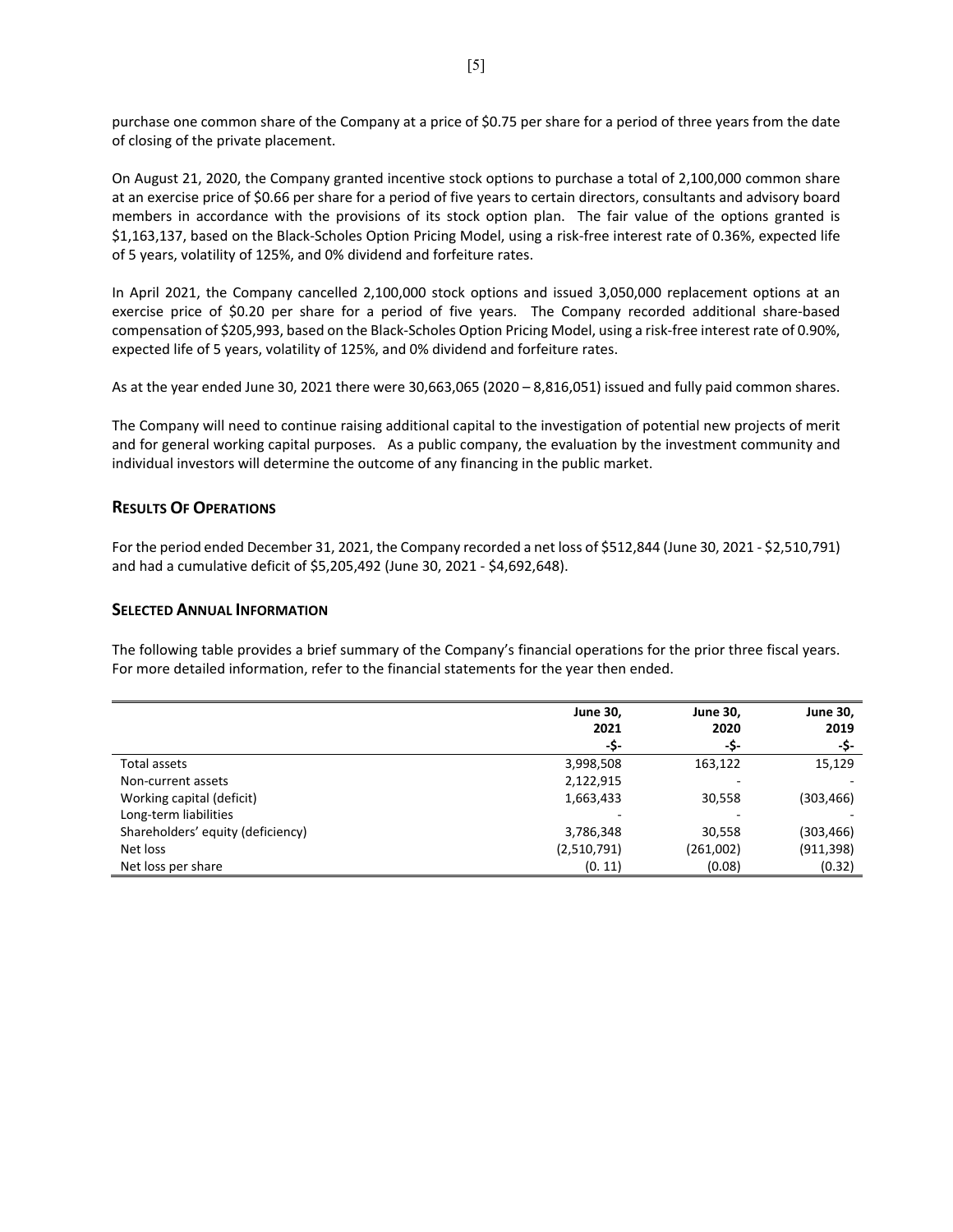## **SUMMARY OF QUARTERLY FINANCIAL INFORMATION**

The following is a summary of selected financial information compiled from the quarterly unaudited financial statements for the eight quarters ended December 31, 2021.

|                                   | Dec. 31, 2021 | Sep. 30, 2021 | Jun. 30, 2021 | Mar. 31, 2021 |
|-----------------------------------|---------------|---------------|---------------|---------------|
|                                   | -\$-          | -\$-          | -S-           | -\$-          |
| Revenue                           |               |               |               |               |
| Total assets                      | 3,461,719     | 3,762,958     | 3,998,508     | 4,845,579     |
| Working capital (deficit)         | 1,150,589     | 1,444,791     | 1,663,433     | 1,940,583     |
| Long-term liabilities             |               |               |               |               |
| Shareholders' equity              | 3,273,504     | 3,567,706     | 3,786,348     | 4,663,083     |
| Net loss                          | (294,474)     | (218, 642)    | (457, 728)    | (181, 491)    |
| Net loss per share                | (0.01)        | (0.01)        | (0.01)        | (0.01)        |
|                                   | Dec. 31, 2020 | Sep. 30, 2020 | Jun. 30, 2020 | Mar. 31, 2020 |
|                                   | -\$-          | -\$-          | -Ş-           | -\$-          |
| Revenue                           |               |               |               |               |
| Total assets                      | 2,280,340     | 2,352,340     | 163,122       | 2,099         |
| Working capital (deficit)         | 2,122,074     | 2,174,449     | 30,558        | (516, 321)    |
| Long-term liabilities             |               |               |               |               |
| Shareholders' equity (deficiency) | 2,122,074     | 2,174,449     | 30,558        | (516, 321)    |
| Net loss                          | (352,375)     | (1,519,197)   | (48,147)      | (55, 476)     |
| Net loss per share                | (0.02)        | (0.10)        | (0.02)        | (0.02)        |

#### **Discussion**

The operating results of junior exploration companies are capable of demonstrating wide variations from period to period. Other than the factors leading to certain costs discussed above in the section "Results of Operations", management of the Company does not believe that meaningful information about the Company's operations can be derived from an analysis of quarterly fluctuations.

The main categories causing significant variance in the eight quarters ended December 31, 2021 are described further herein.

In the periods ended December 31, 2020, September 30, 2020 and June 30, 2020, the Company completed private placement financings, as further described in liquidity and capital resources above, contributing to the variance in total assets, working capital, shareholders' equity, and net loss per share in the periods then ended.

In the period ended September 30, 2020, the Company recorded stock‐based compensation expense in connection to options issued in the amount of \$1,163,137 (canceled April 2021) and on the subsequent issuance of options in the period ended June 30, 2021, another \$205,993 was recorded on this issuance. Items of variance in September 30, 2020 and December 31, 2020 include project investigation expense increases of \$158,850 and \$62,782 respectively mainly in connection to the proposed transaction in Australia, September 30, 2020 and December 31, 2020 – increases in professional fees of \$38,761 and \$28,415 respectively mainly due to expenses incurred in costs of services utilized in connection to the reactivation of its listing on the CSE.

In the year ended June 30, 2021, the Company completed its acquisition of Pilbara by way of issuance of shares, and accordingly, exploration and evaluation assets increased to \$2,122,915.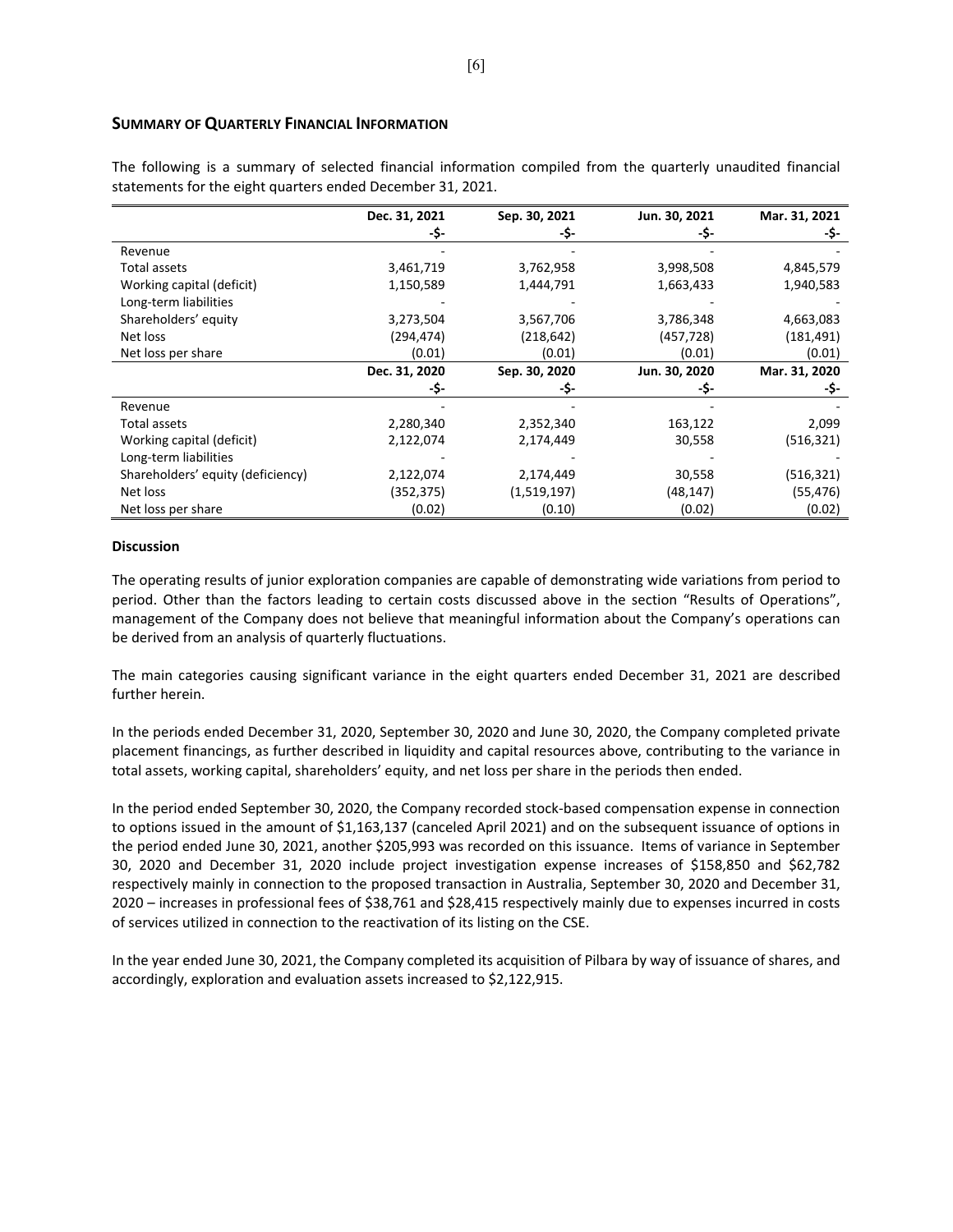#### **The three months ended December 31, 2021 and 2020:**

For the three months ended December 31, 2021, the Company had a net loss of \$294,474 (2020 ‐ \$352,375). The main categories of variance are decreases in the current period of business advisory expense of \$nil (2020 - \$64,910), project investigation of \$nil (2020 - \$62,782) and transfer agent filing fees of \$2,296 (2020 - \$13,177), which is commensurate with the level services and work requirements in the comparative period considering the work requirements related to due diligence and regulatory requirements of the acquisition and the issuance of options in the prior period, offset by an increase in shareholder communications costs of \$12,779 (2020 - \$nil) related to website maintenance and development and exploration expenses of \$55,691 (2020 ‐ \$nil).

## **The six months ended December 31, 2021 and 2020:**

For the three months ended December 31, 2021, the Company had a net loss of \$512,844 (2020 ‐ \$1,871,572). The main categories of variance are decreases in the current period of business advisory expense of \$13,000 (2020 -\$100,219), stock‐based compensation expenses of \$nil (2020 ‐ \$1,163,137), , project investigation of \$nil (2020 ‐ \$221,632 and transfer agent filing fees of \$644 credit (2020 ‐ \$17,568), which is commensurate with the level services and work requirements in the comparative period considering the work requirements related to due diligence and regulatory requirements of the acquisition and the issuance of options in the prior period, offset by an increase in shareholder communications costs of \$12,779 (2020 ‐ \$nil) related to website maintenance and development and exploration expenses of \$150,643 (2020 - \$nil). .

# **TRANSACTIONS WITH RELATED PARTIES**

#### **Related party balances**

The following amounts due to related parties are included in trade payables and accrued liabilities (Note 4) and have arisen from the unpaid portion of certain fees disclosed below as well as amounts owing for expense reimbursements. These amounts are unsecured, non‐interest bearing and have no fixed terms of repayment.

|                                                                          | December 31,<br>2021<br>- S - | <b>June 30,</b><br>2021<br>- S - |
|--------------------------------------------------------------------------|-------------------------------|----------------------------------|
| Companies controlled by current and former directors and officers of the |                               |                                  |
| Company                                                                  | 2,500                         | 8,821                            |
|                                                                          | 2,500                         | 8,821                            |

#### *Transactions*

During the period ended December 31, 2021, the Company incurred management fees of \$113,363 (2020 -\$105,543) to the CEO of the Company, director fees of \$90,000 (2020 ‐ \$80,000) to a company controlled by a director of the Company, consulting fees of \$90,000 (2020 ‐ \$80,000) with a company controlled by the CFO of the Company which are included recorded in consulting, management and director fees and consulting and geological fees of \$20,520 (2020 ‐ \$8,231) to a company controlled by a director of the Company. The Company also incurred \$nil (2020 ‐ \$553,875) in share‐based payments to directors and officers of the Company during the six months ended December 31, 2020.

As at December 31, 2021, the following parties are Directors and or Officers of the Company:

- Adrian Hobkirk, CEO, President, and Director
- Teresa Cherry, CFO, and Director
- Chris Cherry, Director
- William (Bill) Feyerabend, Director, appointed November 10, 2020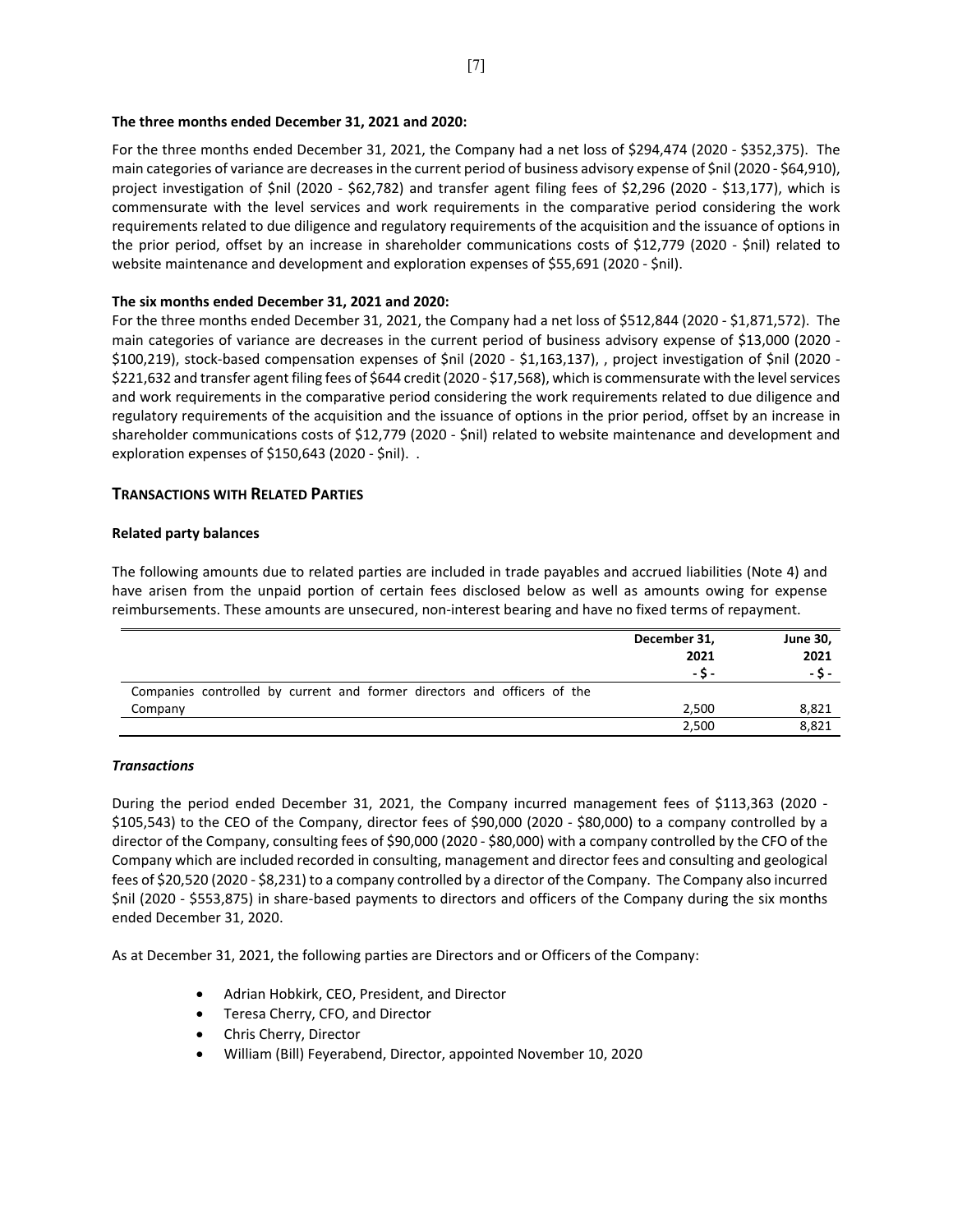## **OFF BALANCE SHEET ARRANGEMENTS**

There are no off‐ balance sheet arrangements.

### **TERMINATED TRANSACTION**

#### *Swan Gold*

During the prior year, the Company entered into an agreement to acquire 100% of the issued and outstanding shares Swan Gold Ltd., a private British Columbia Company, that holds, through Swan Gold (Australia) Pty Ltd. certain significant gold focused tenement applications called "York NE", "Warrawoona E" and "Beatons SE" in the Pilbara region, Western Australia. Consideration for the acquisition of Swan Gold Ltd., called for the Company to issue a total of 7,500,000 common shares to the shareholders of Swan Gold Ltd. (the "Consideration Shares"). The Consideration Shares were subject to certain escrow restrictions.

During the year ended June 30, 2021, the parties to the transaction jointly agreed not to proceed effectively terminating the agreement.

#### **FINANCIAL RISK AND CAPITAL MANAGEMENT**

The Company is exposed in varying degrees to a variety of financial instrument related risks. The Board of Directors approves and monitors the risk management processes, inclusive of documented investment policies, counterparty limits, and controlling and reporting structures. The type of risk exposure and the way in which such exposure is managed is summarized as follows:

#### **Credit risk**

Credit risk is the risk that one party to a financial instrument will fail to discharge an obligation and cause the other party to incur a financial loss. The Company's primary exposure to credit risk is on its cash held in bank accounts. The majority of cash is deposited in bank accounts at a major bank in Canada, and a minimal cash balance held in Australia. As most of the Company's cash is held by one bank there is a concentration of credit risk. This risk is managed by using major banks that are high credit quality financial institutions as determined by rating agencies. Credit risk is assessed as low.

#### **Liquidity risk**

Liquidity risk is the risk that the Company will not be able to meet its financial obligations as they fall due. The Company has a planning and budgeting process in place to help determine the funds required to support the Company's normal operating requirements on an ongoing basis. The Company ensures that there are sufficient funds to meet its short-term business requirements, taking into account its anticipated cash flows from operations and its holdings of cash.

Historically, the Company's sole source of funding has been the issuance of equity securities for cash, primarily through private placements. The Company's access to financing is always uncertain. There can be no assurance of continued access to necessary levels of equity funding.

#### **Foreign exchange risk**

Foreign currency risk is the risk that the fair values of future cash flows of a financial instrument will fluctuate because they are denominated in currencies that differ from the respective functional currency. As at December 31, 2021, the Company had minimal financial assets or no liabilities denominated in a foreign currency and foreign exchange risk is assessed as low.

#### **Interest rate risk**

Interest rate risk is the risk that the fair value of future cash flows of a financial instrument will fluctuate because of changes in market interest rates. The Company is not exposed to significant interest rate risks.

#### **Capital Management**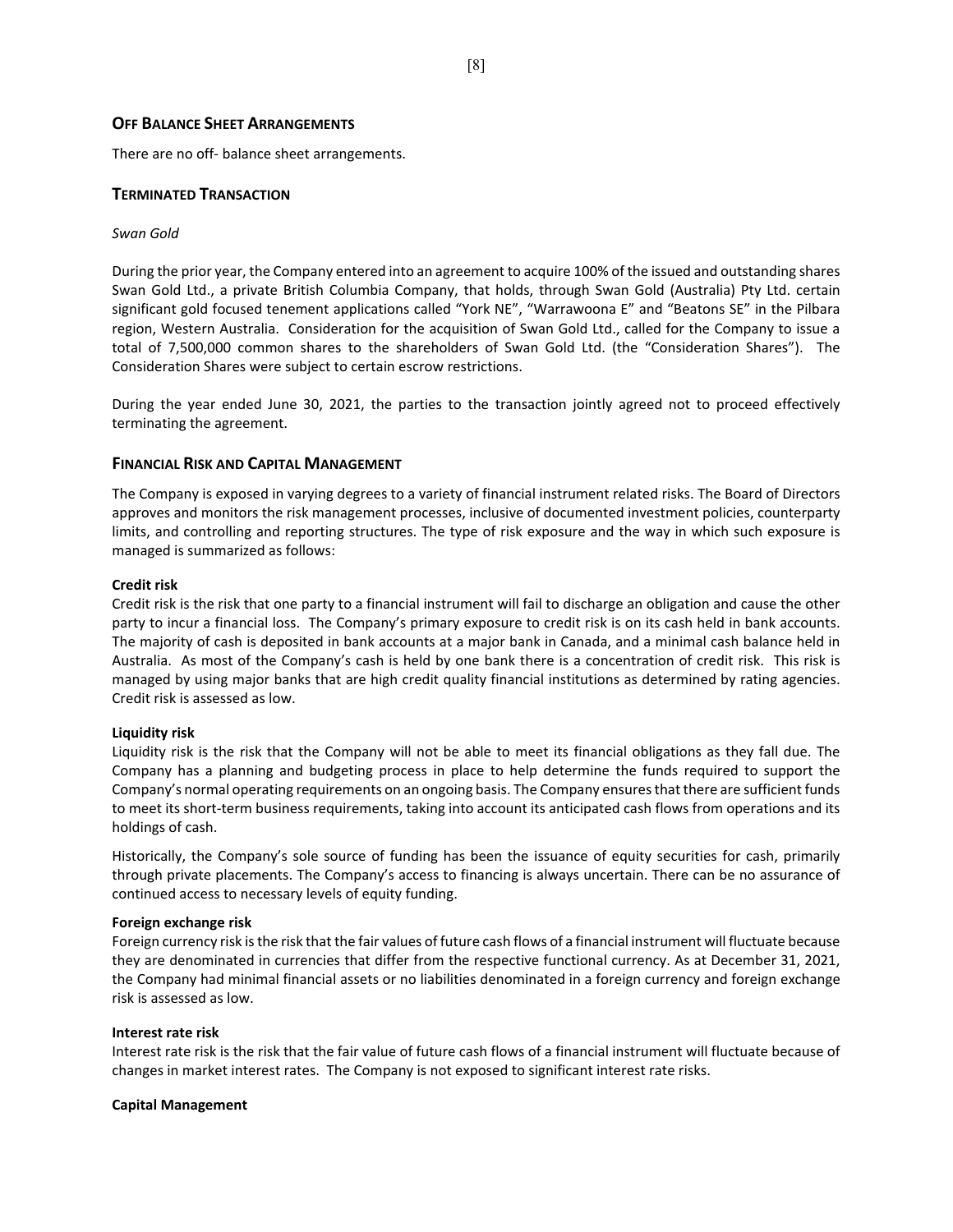The Company's policy is, if permitted by market conditions, to maintain a strong capital base so as to support investor and creditor confidence and support future development of the business. The capital structure of the Company consists of equity, comprising share capital and reserves net of accumulated deficit. The Company is not subject to any externally imposed capital requirements.

## **Fair value**

The Company's financial instruments consist of cash, trade payables and amounts due to related parties. The fair value of these financial instruments approximates their carrying values due to the short-term nature of these investments.

Financial instruments measured at fair value are classified into one of three levels in the fair value hierarchy according to the relative reliability of the inputs used to estimate the fair values. The three levels of the fair value hierarchy are:

- Level 1 Unadjusted quoted prices in active markets for identical assets or liabilities;
- Level 2 Inputs other than quoted prices that are observable for the asset or liability either directly or indirectly; and
- Level 3 Inputs that are not based on observable market data.

Cash is measured at fair value using Level 1 inputs.

# **RISKS RELATED TO THE COMPANY'S BUSINESS**

## **Overview**

Resource exploration is a speculative business and involves a high degree of risk. There is a significant probability that the expenditures made by the Company in the exploring of its property will not result in discoveries of commercial quantities of minerals. A high level of ongoing expenditures is required to locate and estimate ore reserves, which are the basis for further development of a property. Capital expenditures to attain commercial production stage are also very substantial.

The following sets out the principal risks to face by the Company.

Exploration Risk. The Company is seeking mineral deposits on exploration projects where there are not yet established commercial quantities. There can be no assurance that economic concentrations of minerals will be determined to exist on the Company's property holdings within existing investors' investment horizons, or at all. The failure to establish such economic concentrations could have a material adverse outcome on the Company and its securities. The Company's planned programs and budgets for exploration work are subject to revision at any time to take into account results to date. The revision, reduction or curtailment of exploration programs and budgets could have a material adverse outcome on the Company and its securities.

**Market Risks.** The Company's securities trade on public markets and the trading value thereof is determined by the evaluations, perceptions and sentiments of both individual investors and the investment community taken as a whole. Such evaluations, perceptions and sentiments are subject to change both in short term time horizons and longer‐term time horizons. An adverse change in investor evaluations, perceptions and sentiments could have a material adverse outcome on the Company and its securities. See "Share Price Volatility and Price Fluctuations" below.

**Commodity Price Risks.** The Company's exploration projects seek graphite. An adverse change in this commodity's price, or in investors' beliefs about trends in this price, could have a material adverse outcome on the Company and its securities.

**Aboriginal Accommodation Risks.** Aboriginal title claims and rights to consultation and accommodation may affect our existing operations as well as potential development projects. Governments in many jurisdictions must consult with aboriginal peoples with respect to grants of mineral rights and the issuance or amendment of project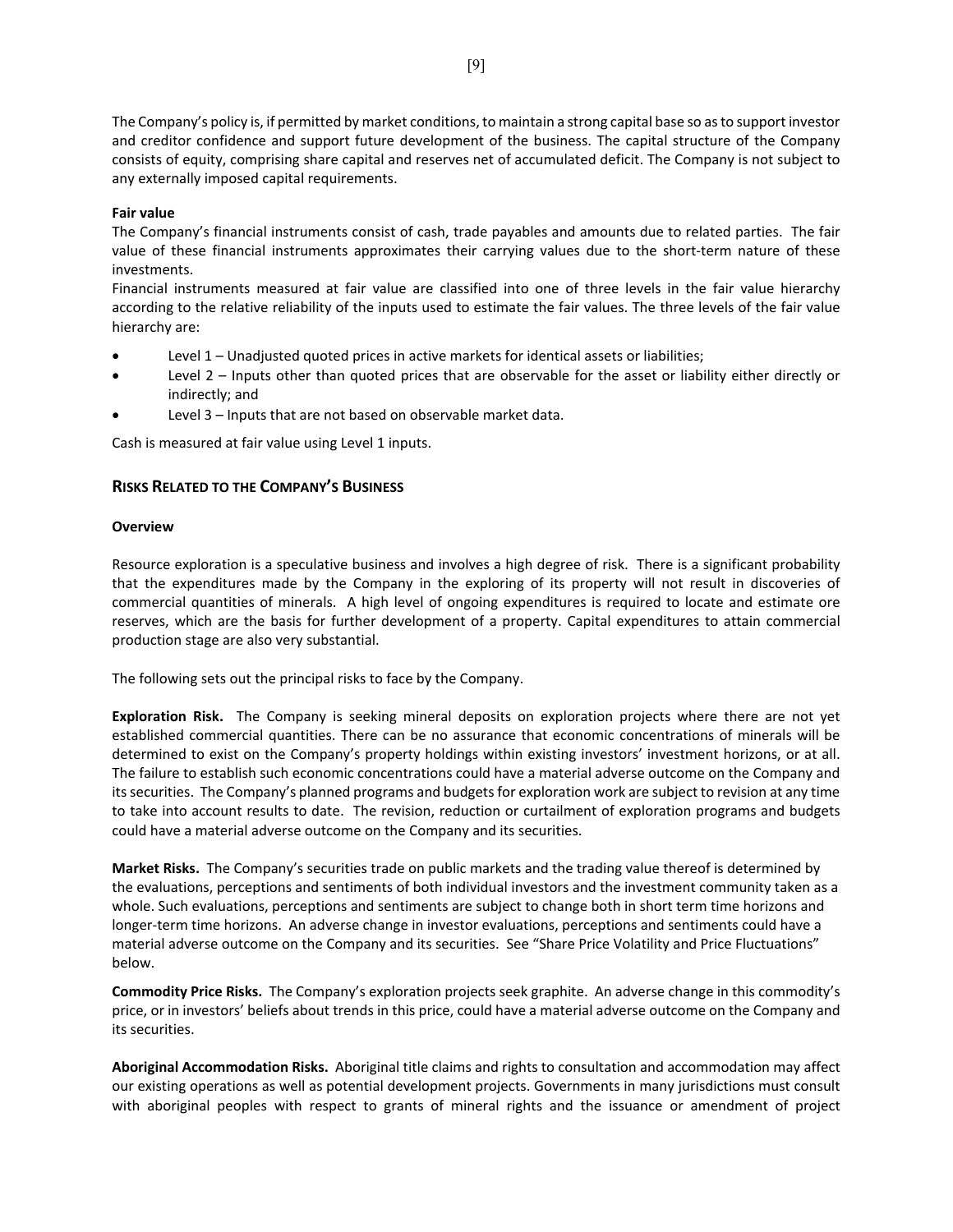authorizations. Consultation and other rights of aboriginal people may require accommodations, including undertakings regarding employment and other matters in impact and benefit agreements. This may affect our ability to assure within a reasonable time frame effective mineral titles in these jurisdictions, including in some parts of Canada in which aboriginal title is claimed, and may affect the timetable and costs of exploration and, if warranted, development of mineral properties in these jurisdictions. The risk of unforeseen aboriginal title claims also could affect existing exploration activities as well as potential development projects and possible future acquisitions. These legal requirements may affect our ability to expand or transfer existing projects or acquire possible new projects.

**Financing Risks.** Exploration and development of mineral deposits is an expensive process, and frequently the greater the level of interim stage success the more expensive it can become. The Company has no producing properties and generates no operating revenues; therefore, for the foreseeable future, it will be dependent upon either selling equity in the capital markets or obtaining funding partnerships with third parties to provide financing for its continuing substantial exploration budgets. While the Company has been successful in obtaining financing from the capital markets for its projects recently, there can be no assurance that the capital markets will support providing the financing needed to continue its exploration programs on favorable terms, or at all. Restrictions on the Company's ability to finance could have a material adverse outcome on the Company and its securities.

**Share Price Volatility and Price Fluctuations.** In recent years, the securities markets in Canada have experienced a high level of price and volume volatility, and the market prices of securities of many companies, particularly junior mineral exploration companies like the Company, have experienced wide fluctuations which have not necessarily been related to the operating performance, underlying asset values or prospects of such companies. There can be no assurance that these price fluctuations and volatility will not continue to occur.

**Competition.** Significant and increasing competition exists for the limited number of mineral property acquisition opportunities available. As a result of this competition, some of which is with large established mining companies with substantial capabilities and greater financial and technical resources than the Company, the Company may be unable to acquire additional attractive mineral properties on terms it considers acceptable.

**Environmental and Other Regulatory Requirements.** The current or future operations of the Company, including development activities and commencement of production on its property, requires permits from various governmental authorities and such operations are and will be subject to laws and regulations governing prospecting, development, mining, production, exports, taxes, labour standards, occupational health, waste disposal, toxic substances, land use, environmental protection, safety and other matters. Companies engaged in the development and operation of mines and related facilities generally experience increased costs, and delays in production and other schedules as a result of the need to comply with applicable laws, regulations and permits. There can be no assurance that approvals and permits required to commence production on its property will be obtained on a timely basis, or at all. Additional permits and studies, which may include environmental impact studies conducted before permits can be obtained, may be necessary prior to operation of the property in which the Company has interests and there can be no assurance that the Company will be able to obtain or maintain all necessary permits that may be required to commence construction, development or operation of mining facilities at its property on terms which enable operations to be conducted at economically justifiable costs.

Failure to comply with applicable laws, regulations, and permitting requirements may result in enforcement actions thereunder, including orders issued by regulatory or judicial authorities causing operations to cease or be curtailed, and may include corrective measures requiring capital expenditures, installation of additional equipment, or remedial actions. Parties engaged in mining operations or extraction operations may be required to compensate those suffering loss or damage by reason of such activities and may have civil or criminal fines or penalties imposed for violations of applicable laws or regulations.

Amendments to current laws, regulations and permits governing operations and activities of mining companies, or more stringent implementation thereof, could have a material adverse impact on the Company and cause increases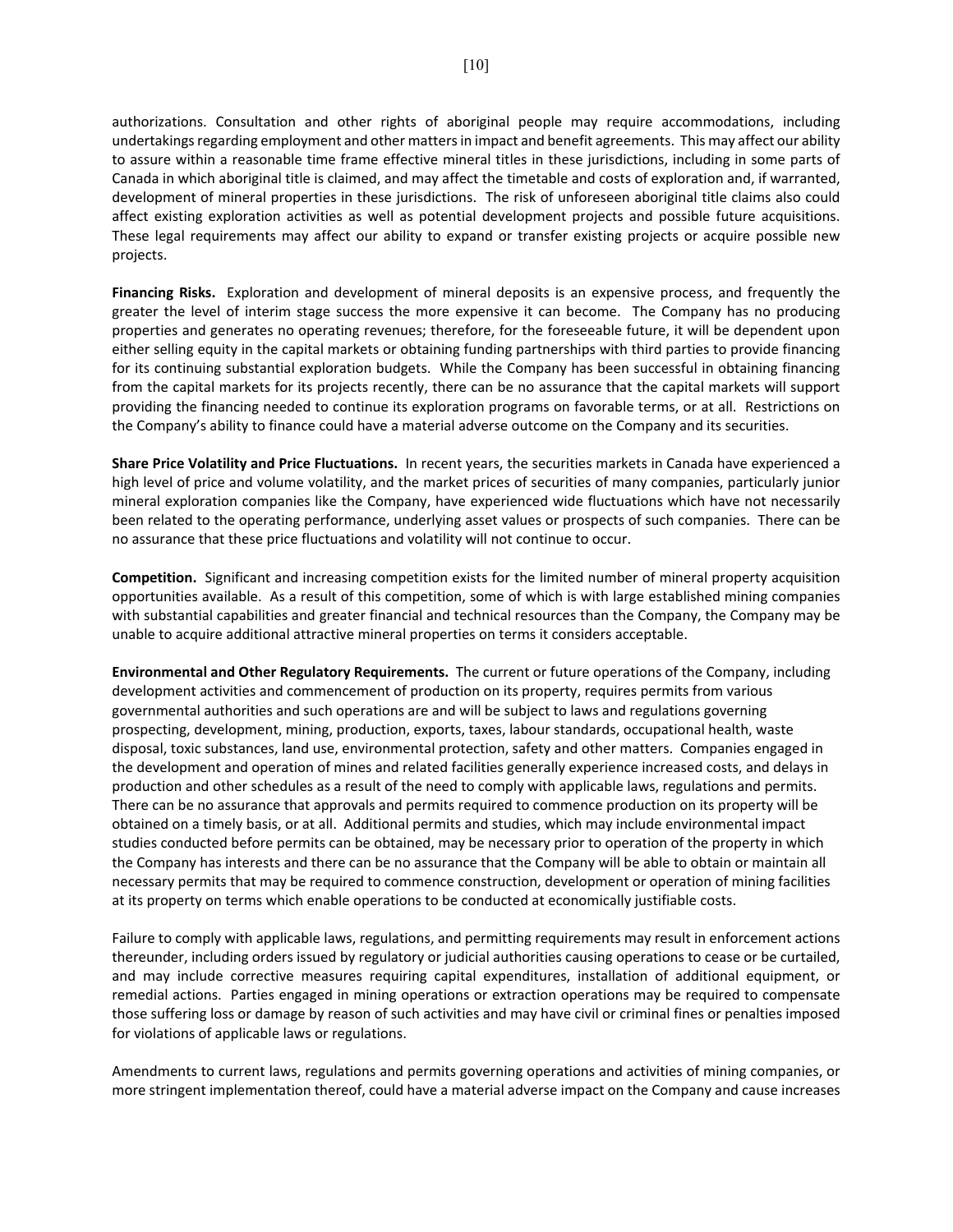in capital expenditures or production costs or reduction in levels of production at its property or abandonment or delays in development of new mineral exploration properties.

To the best of the Company's knowledge, it is currently operating in compliance with all applicable environmental regulations.

**History of Net Losses; Accumulated Deficit; Lack of Revenue from Operations.** The Company has incurred net losses to date. Its deficit as of December 31, 2021 is \$5,205,492. The Company has not yet had any ongoing revenue from the exploration activities on its property, nor has the Company yet determined that commercial development is warranted on its property. Even if the Company commences development of its property, the Company may continue to incur losses. There is no certainty that the Company will produce revenue, operate profitably or provide a return on investment in the future.

**Uninsured Risks.** The Company may become subject to liability for pollution, fire, explosion and other risks against which it cannot insure or against which it may elect not to insure. Such events could result in substantial damage to property and personal injury. A finding of liability against the Company in such circumstances would have a material effect on the Company's financial position.

**Cyber Security Risks.** As the Corporation continues to increase its dependence on information technologies to conduct its operations, the risks associated with cyber security also increase. The Corporation relies on management information systems and computer control systems. Business and supply chain disruptions, plant and utility outages and information technology system and network disruptions due to cyber-attacks could seriously harm its operations and materially adversely affect its operation results, Cyber security risks include attacks on information technology and infrastructure by hackers, damage or loss of information due to viruses, the unintended disclosure of confidential information, the issue or loss of control over computer control systems, and breaches due to employee error. The Corporation's exposure to cyber security risks includes exposure through third parties on whose systems it places significant reliance for the conduct of its business. The Corporation has implemented security procedures and measures in order to protect its systems and information from being vulnerable to cyber-attacks. The Corporation believes these measures and procedures are appropriate. To date, it has not experienced any material impact from cyber security events. However, it may not have the resources or technical sophistication to anticipate, prevent, or recover from rapidly evolving types of cyber-attacks. Compromises to its information and control systems could have severe financial and other business implications

# **OTHER MD&A DISCLOSURE REQUIREMENTS**

#### **Information Available on SEDAR**

As specified by National Instrument 51‐102, Australian Goldfields advises readers of this MD&A that important additional information about the Company is available on the SEDAR website http://sedar.com.

#### **Disclosure by Venture Issuer Without Significant Revenue**

An analysis of the material components of the Company's general and administrative expenses is disclosed in the financial statements to which this MD&A relates. An analysis of the material components of the exploration and evaluation asset of the Company's mineral property is disclosed in Note 5 to the financial statements.

#### **Outstanding Share Data**

As at December 31, 2021 and the current date, there were 30,663,065 common shares issued and outstanding.

As at December 31, 2021 and the current date, there were 13,597,014 warrants outstanding and 930,000 finders warrants outstanding.

As at December 31, 2021 and the current date, there were 3,050,000 stock options outstanding.